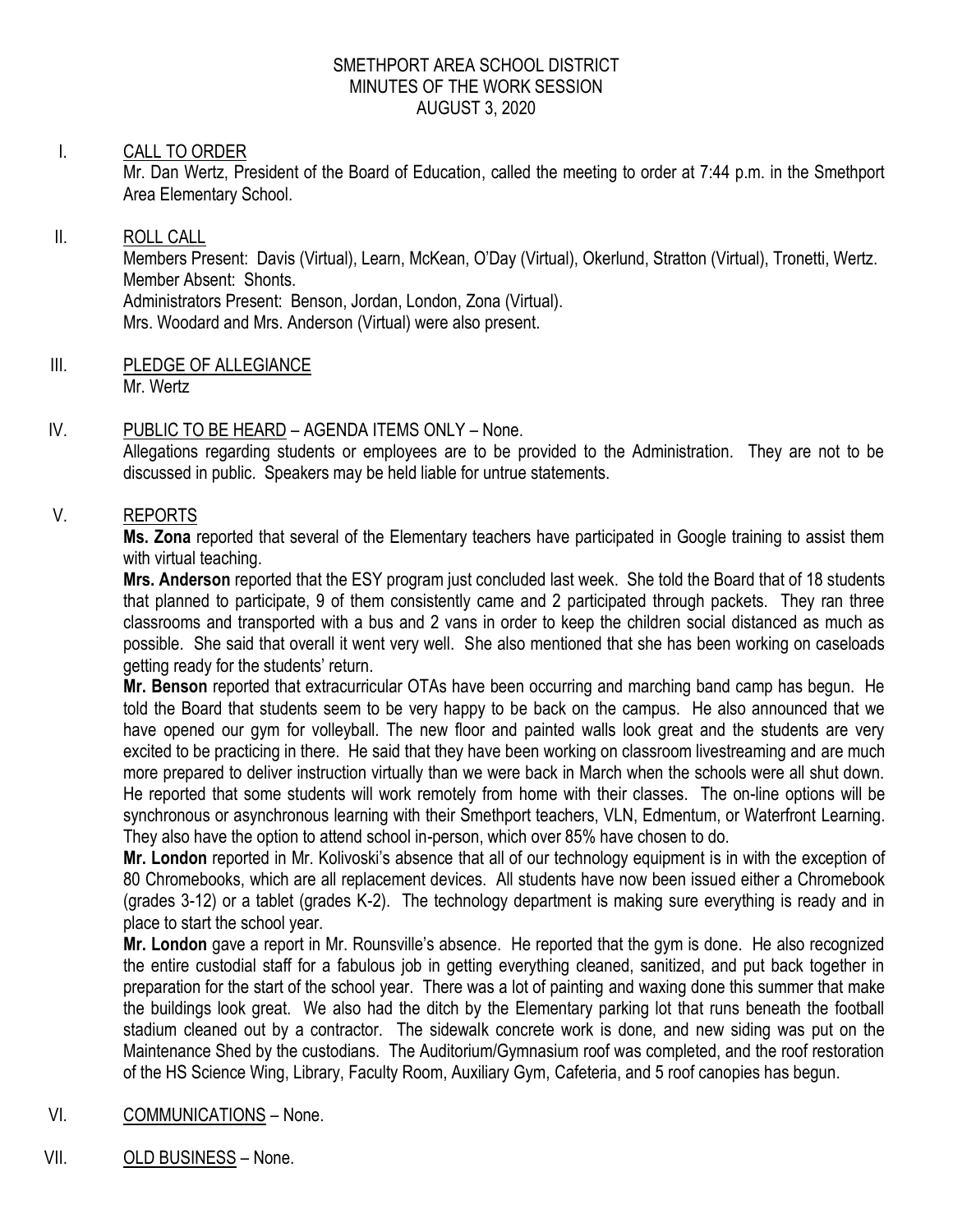Minutes of the Work Session August 3, 2020 Page 2

### VIII. NEW BUSINESS

The following items were discussed:

- 1. To consider approving the Superintendent's 2019-20 Evaluation and attainment of the Objective Performance Standards.
- 2. To consider approving the Superintendent's Goals for the 2020-21 school year.
- 3. To consider approving a Resolution for 180 days / 900 hours / 990 hours for the 2020-21 school year.
- 4. To consider approving the Substitute Teacher's and Support Staff Substitute lists for the 2020-21 school year as presented.
- 5. To consider approving the C.L. McKeirnan list of drivers for the 2020-21 school year as presented.
- 6. To consider approving the Aveanna Healthcare Substitute Nurse list for the 2020-21 school year as presented.
- 7. To consider approving the Smethport Area Jr./Sr. High School Student Activities Account for June 30, 2020.
- 8. To consider the appointments of the following supplemental positions for the 2020-21 school year: Assistant Jr. High Boys' Basketball Coach..............................................Matt Bailey Elementary Boys' Basketball Coach ......................................................................... Varsity "S" Advisor(s) ................................................................................................
- 9. To consider a MOU with SAEA for hiring of temporary staff members.
- 10. To consider a MOU with SAESPA for hiring of temporary staff members.
- 11. To consider creating temporary staff positions to supplement staffing during the COVID-19 pandemic situation as follows:
	- 2 Temporary Year Long Substitute Teachers (one at each school), committed to us for everyday of the 2020-21 school year.
	- 2 Temporary Year Long Substitute Aides (one at each school), committed to us for everyday of the 2020-21 school year.
	- 1 Temporary Year Long Substitute Cleaning/Custodial person, committed to us for everyday of the 2020-21 school year.
	- 1 Temporary Year Long IT Support Technician, committed to us for everyday of the 2020-21 school year.
- 12. To consider approving two (2) Temporary Year Long Substitute Teachers for the 2020-21 school year.
- 13. To consider approving two (2) Temporary Year Long Substitute Aides for the 2020-21 school year.
- 14. To consider approving one (1) Temporary Year Long Substitute Cleaning/Custodial staff for the 2020-21 school year.
- 15. To consider approving one (1) Temporary Year Long IT Support Technician for the 2020-21 school year.
- 16. To consider approving a Letter of Resignation from Emily Mix.
- 17. To consider approving a Maternity Leave of Absence for Andrea Austin from approximately September 14, 2020 to November 6, 2020.
- 18. To consider approving a Medical Leave of Absence for Andy Stuck from approximately August 14, 2020 to September 7, 2020
- 19. To consider approving a Special Education Teacher High School Learning Support 7-9 for the 2020-21 school year.
- 20. To consider approving a Full-time Special Education Teacher Elem School Learning Support position or a Pre-K Substitute Teacher from approximately September 14, 2020 to November 6, 2020.
- 21. To consider approving Mentors for an Elementary Special Education Learning Support Teacher and a High School Special Education Learning Support 7-9 Teacher for the 2020-21 school year.
- 22. To consider approving the following policies:
	- Policy #006.1 Attendance at Meetings via Electronic Communications
	- Policy #209 Health Examinations / Screenings
- 23. To consider approving five (5) additional contract days for Matt Bailey for PIMS reporting for the 2020-21 school year.